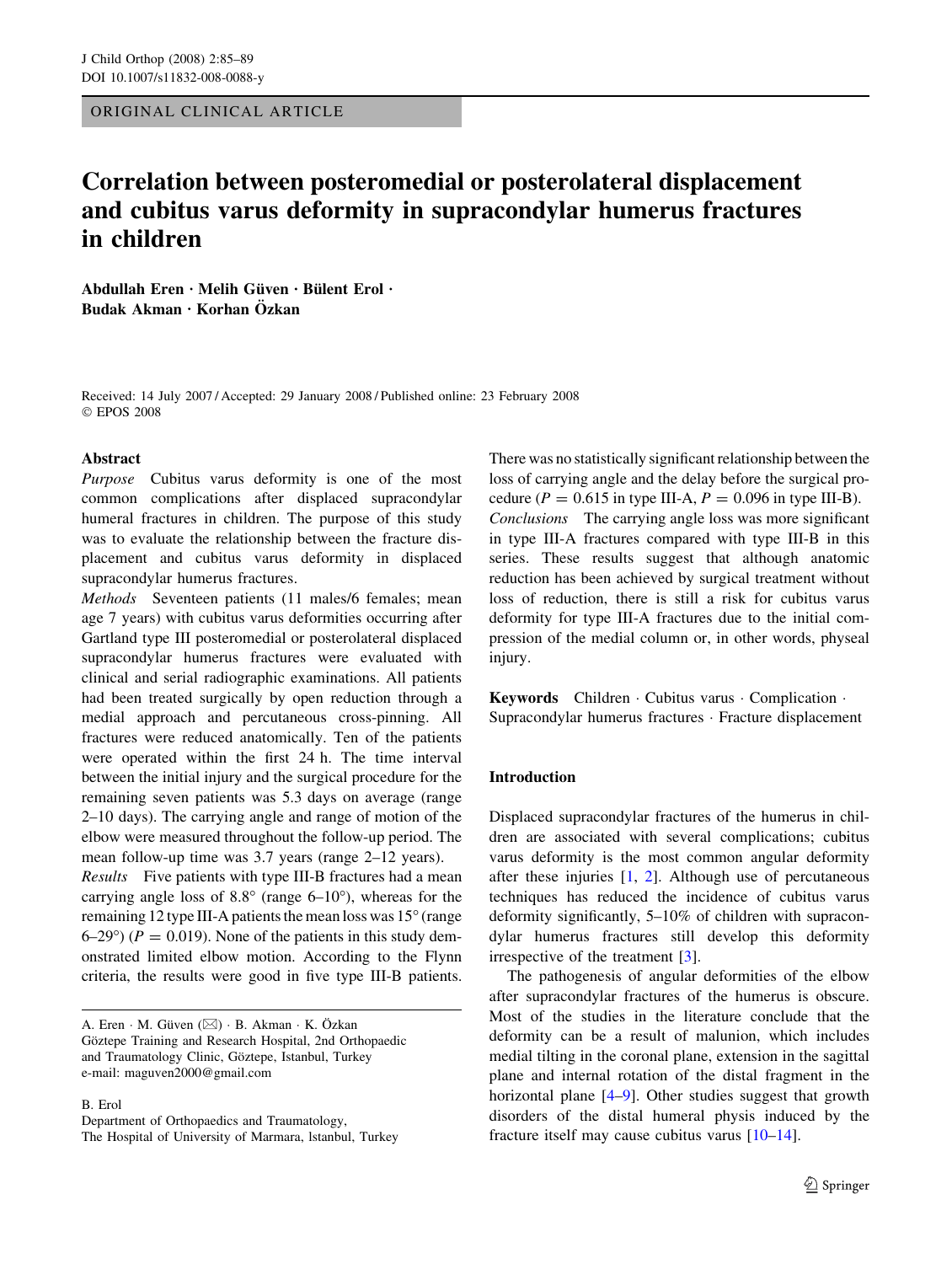The aim of this retrospective study was to investigate whether there was a correlation between the displacement of the fracture and cubitus varus deformity in displaced supracondylar humerus fractures treated surgically by medial open reduction and percutaneous fixation.

## Materials and methods

Three hundred and nineteen patients with displaced supracondylar humerus fractures were treated at the Department of Orthopaedics and Traumatology of Ministry of Health Goztepe Training and Research Hospital between January 1992 and August 2003. All had complete radiographic documentation from the time of the fracture to healing. Two hundred and thirteen patients who were operated for displaced extension type of fractures by medial open reduction and percutaneous fixation were evaluated and only those patients who had cubitus varus deformity, as defined by a loss of carrying angle of more than  $5^\circ$  compared to the contralateral side according to Flynn's criteria [\[3](#page-3-0)], were included in the study. All of these fractures classified as type III (no cortical contact between proximal and distal fragments) according to Ref. [\[15](#page-4-0)]. Exclusion criteria were age greater than 18 years, open fracture, nondisplaced fracture, metabolic bone disease, a dysvascular extremity, and ipsilateral upper extremity fracture. The study group consisted of 17 (11 males, 6 females) patients. The average age at fracture was seven years (range 1–11 years).

Preoperative radiographs were evaluated to determine the displacement of the fractures in the posteromedial (type III-A) or posterolateral (type III-B) direction according to Wilkins modification of the Gratland classification [[2\]](#page-3-0) (Fig. 1). Twelve patients (70%) had Gartland type III-A and the remaining five (30%) had Gartland type III-B fractures (Table 1). Ten of these patients  $(60\%)$  were admitted to our hospital initially and operated within the first 24 h. Due to lack of a C-arm machine in the operating room, the patients received a surgical treatment consisting of manual reduction through a medial approach and percutaneous cross-pinning. The time interval between the initial injury and the surgical procedure for the remaining seven patients (40%) was 5.3 days on average (range 2–10 days) (Table 1). These patients were seen in another medical center initially and then operated in our hospital by the same surgical procedure (Fig. [2\)](#page-2-0). Postoperatively, a posterior long-arm splint was applied to all children for 3–4 weeks according to the radiographic healing. In patients that had exact healing radiographically at the end of the third postoperative week, the K-wires and splint were removed and range-of-motion exercises were started. For the others both splint and the K-wires were removed at the end of fourth postoperative weeks.



Fig. 1 Ten-year-old boy fell from a bicycle and sustained an injury of the left elbow. The plain anteroposterior and lateral radiographs showed type III-A displaced supracondylar humerus fracture at the time of injury

| Number of Side of<br>patients | fracture | Age<br>$(years)$ /<br>gender | Type<br>of<br>fracture | Time interval Loss of<br>between<br>the injury<br>and surgical<br>procedure | carrying<br>angle $(°)$ |
|-------------------------------|----------|------------------------------|------------------------|-----------------------------------------------------------------------------|-------------------------|
| 1                             | Left     | 1/Male                       | $III-B$                | 2 days                                                                      | 10                      |
| $\overline{2}$                | Left     | 10/Male                      | III-A                  | 10 days                                                                     | 6                       |
| 3                             | Left     | 8/Female                     | III-B                  | 3 days                                                                      | 10                      |
| 4                             | Left     | 6/Female                     | III-A                  | 5 days                                                                      | 29                      |
| 5                             | Left     | 11/Male                      | III-B                  | 4 days                                                                      | 8                       |
| 6                             | Right    | 4/Male                       | III-A                  | 9 days                                                                      | 10                      |
| 7                             | Left     | 10/Male                      | III-A                  | 4 days                                                                      | 12                      |
| 8                             | Left     | 5/Male                       | III-A                  | Within 24 h                                                                 | 19                      |
| 9                             | Left     | 7/Female                     | III-B                  | Within 24 h                                                                 | 12                      |
| 10                            | Left     | 7/Male                       | III-A                  | Within 24 h                                                                 | 25                      |
| 11                            | Right    | 6/Male                       | III-A                  | Within 24 h                                                                 | 16                      |
| 12                            | Right    | 7/Female                     | III-A                  | Within 24 h                                                                 | 8                       |
| 13                            | Left     | 8/Male                       | III-A                  | Within 24 h                                                                 | 10                      |
| 14                            | Left     | 6/Male                       | III-A                  | Within 24 h                                                                 | 10                      |
| 15                            | Left     | 4/Female                     | III-A                  | Within 24 h                                                                 | 22                      |
| 16                            | Left     | 7/Female                     | III-B                  | Within 24 h                                                                 | 8                       |
| 17                            | Right    | 11/Male                      | III-A                  | Within 24 h                                                                 | 8                       |

None of these patients had loss of reduction during the treatment period. Clinical evaluation at final follow-up was based on the measurements of range of motion of the elbow, all of which were compared with analogous measurements on the contralateral side. The radiographic examination included an anteroposterior and a lateral radiograph of the elbow. To determine cubitus varus deformity, the carrying angle was measured on the anteroposterior radiographs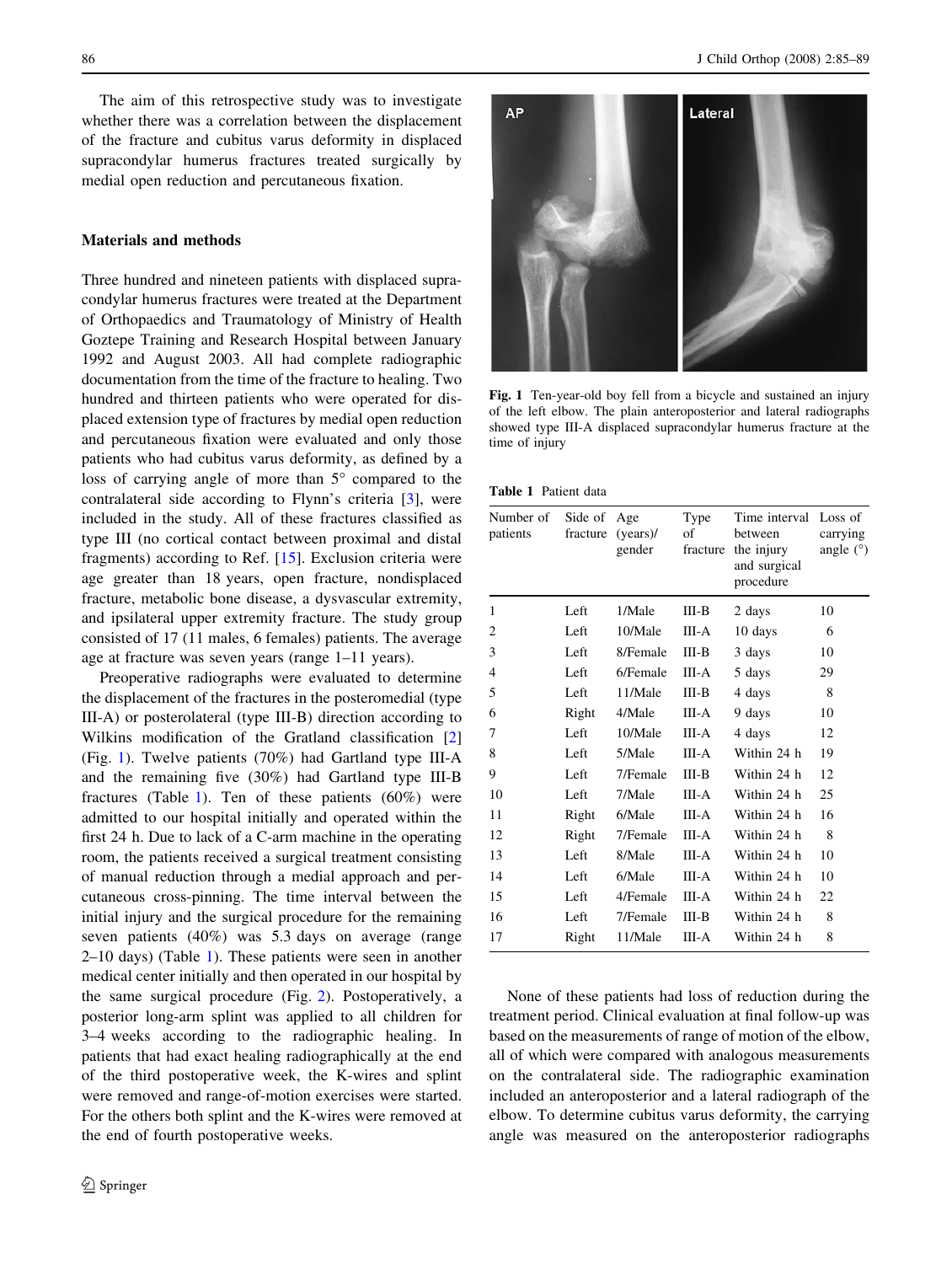<span id="page-2-0"></span>

Fig. 2 He was referred to our hospital four days after the initial injury due to the failure of close reduction. He was operated by medial open reduction and percutaneous cross-K-wire fixation. Acceptable anatomic reduction can be seen on the postoperative anteroposterior and lateral radiographs

between the lines through the mid-points of the distal part of the humeral shaft and the proximal part of the ulna (Fig. 3). All clinical and radiological assessments at final follow-up were made by two independent orthopaedic surgeons (MG and BE). The long-term results were graded according to Flynn's criteria as good, moderate, or poor; taking into consideration the range of motion of the elbow and the carrying angle (Table 2).

Statistical analysis was performed by using ''SPSS 14.0 for Windows Evaluation Version'' software. The relationship between the carrying angle loss and fracture type was



Fig. 3 He had full range of motion on the left elbow four years postoperatively. The anteroposterior radiograph showed carrying angle loss of  $12^{\circ}$  on the left elbow

|              | 전 사 |
|--------------|-----|
| ٧<br>٦<br>۰, | ۰   |

| <b>Table 2</b> Flynn's criteria |  |  |
|---------------------------------|--|--|
|---------------------------------|--|--|

| Results   | Cosmetic loss<br>of carrying angle $(°)$ | Functional loss<br>of motion $(°)$ |
|-----------|------------------------------------------|------------------------------------|
| Excellent | $0 - 5$                                  | $0 - 5$                            |
| Good      | $6 - 10$                                 | $6 - 10$                           |
| Fair      | $11 - 15$                                | $11 - 15$                          |
| Poor      | More than 15                             | More than 15                       |
|           |                                          |                                    |

analyzed using the Student's t and Mann–Whitney U tests.  $AP < 0.05$  was considered to be statistically significant.

## Results

The average follow-up time was 3.7 years (range 2–12 years). Except for one patient  $(6%)$  with anterior interosseous nerve injury, which resolved spontaneously within three months postoperatively, none of the patients had neurological involvement before and after the operations. Pin tract infection that was resolved with oral antibiotics and pin removal after adequate osseous healing developed in another one patient in the second postoperative week. None of the patients in this study demonstrated limited elbow motion at final follow-up.

Five patients with type III-B fractures had a mean carrying angle loss of  $8.8^{\circ}$  (range  $6-10^{\circ}$ ) whereas for the remaining 12 type III-A patients the mean loss was  $15^{\circ}$ (range 6–29°). There was statistical difference between the patients with type III-A and type III-B fractures with regard to carrying angle ( $P = 0.019$ ). According to the Flynn criteria, the results were good for all type III-B patients. Results were good for six patients (50%) with type III-A fractures and poor for the remaining six (50%) (Table 3). There was no statistically significant relationship between loss of carrying angle and the delay before the surgical procedure  $(P = 0.615$  in type III-A,  $P = 0.096$  in type III-B).

# **Discussion**

Cubitus varus is the most common angular deformity following supracondylar humerus fractures in children [[1,](#page-3-0) [2](#page-3-0)]. The incidence of this deformity in patients treated

Table 3 Results according to Flynn's criteria

|                                          | Type III-A<br>$(n = 12)$         | Type III-B<br>$(n = 5)$ |  |
|------------------------------------------|----------------------------------|-------------------------|--|
| Mean carrying angle loss                 | $15^{\circ}$                     | $8.8^\circ$             |  |
| Results according to<br>Flynn's criteria | $6(50\%)$ Good<br>$6(50\%)$ Poor | 5 (100%) Good           |  |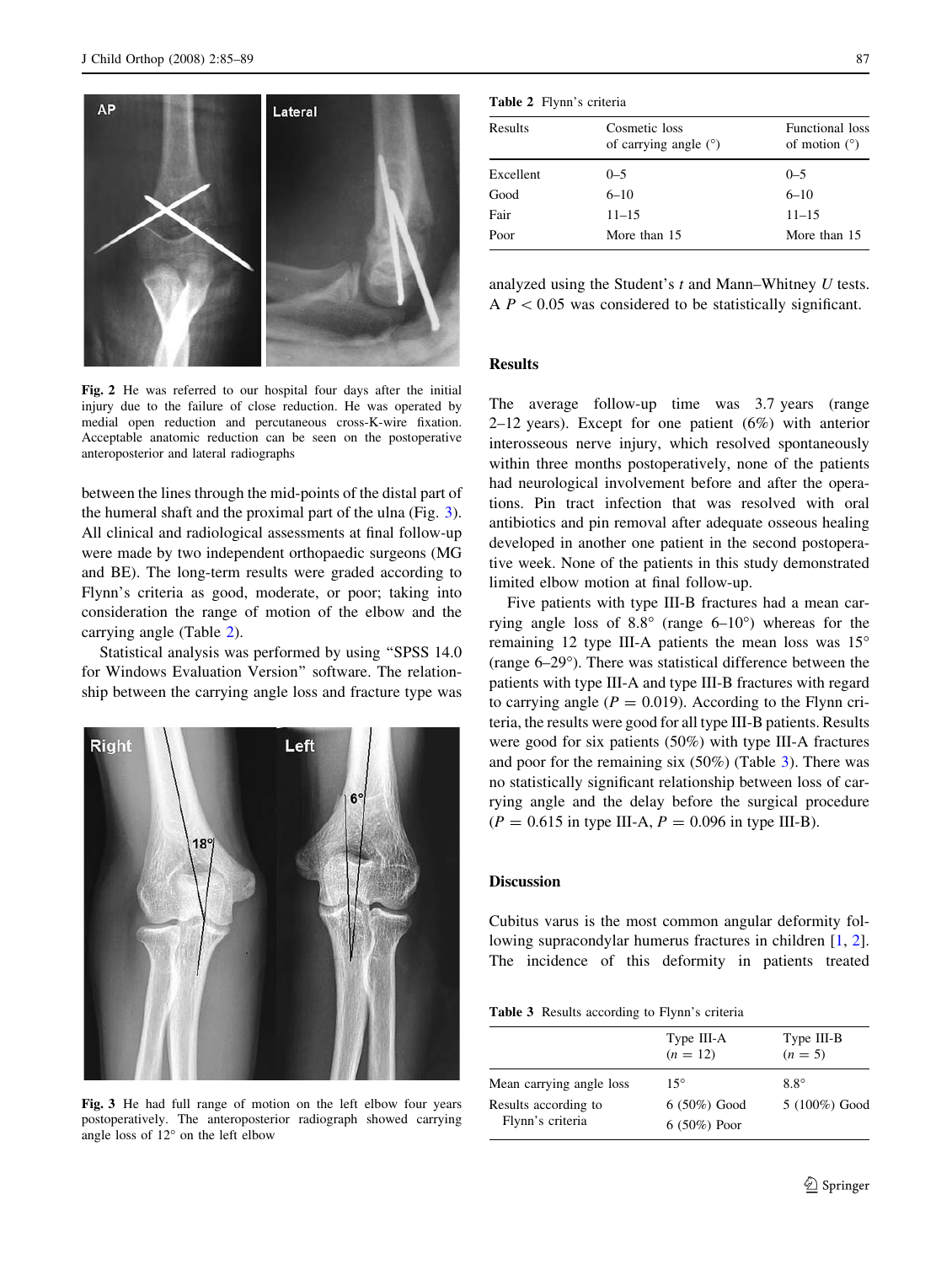<span id="page-3-0"></span>primarily by closed reduction and cast application alone ranges from 9 to 58% [2]. However, surgical treatment has had a marked effect on decreasing the incidence of this deformity. In a large comparative study by Pirone et al.  $[16]$  $[16]$ , the incidence of cubitus varus with only cast immobilization following closed reduction was 14% versus 3% in those stabilized with percutaneous pins.

The etiology of cubitus varus deformity is still unclear. Several theories have been considered. Most of the authors believed that malreduction, rotation, or medial tilting of the distal fragment, or both, were the major causes of this deformity [4–[9\]](#page-4-0). Others have reported that growth disturbances of the cartilaginous complex of the distal end of the humerus induced by the fracture itself may cause varus deformity  $[10-14]$ . Kim et al.  $[11]$  $[11]$  reported their long-term follow-up regarding children who developed trochlear deformities following distal humeral fractures, with radiographic and magnetic resonance imaging findings. Cubitus varus deformity developed in all of these patients with trochlear deformity, and although no progression was observed after 3–4 years it persisted until maturity.

Weiland et al. [\[9](#page-4-0)] reported 25% cubitus varus deformity in their series consisting of patients treated surgically by open reduction with lateral approach. They concluded that inadequate reduction with medial angulation was associated with residual cubitus varus deformity and the factors contributing to poor reduction were related to the surgical technique, in which only the lateral cortex was visualized directly. Several results of different surgical approaches to cubitus varus deformity have been reported in the literature. Smith [7] reported cubitus varus deformity in up to 57% of cases which were operated by open reduction through a medial approach. Lal and Bhan [[17\]](#page-4-0) reported the incidence of this deformity as 35% with posterior approach.

None of our patients had loss of reduction during the treatment and follow-up periods. Although anatomic reduction was achieved in all patients with medial open reduction, type III-A fractures with posteromedial angulation had statistically significant loss of carrying angle  $(P < 0.05)$ . Devnani [\[18](#page-4-0)] reported results for 28 children with late presentation of displaced supracondylar humeral fractures. Seven patients with type III-A supracondylar humeral fractures had cubitus varus deformity in their series. However none of their patients with posterolateral displacement had this deformity.

Once the elbow achieved full extension and the severity of the varus deformity was appreciated, there was no evidence of any further increase in the deformity [2]. However there are isolated reports in the literature of progressive cubitus varus following a supracondylar fracture [\[10](#page-4-0), [14](#page-4-0)]. Ippolito et al. [[10\]](#page-4-0) searched for a correlation between the angular deformity at follow-up and the adequacy of reduction. The authors presented a long-term follow-up (22 years) into young adulthood and found that the carrying angle remained the same in 18 patients, decreased in 22, and increased in 13 compared with the value present at the time of initial fracture healing several weeks after the injury. Malrotation of the distal fragment of the fracture only rarely caused medial tilting of the fragment with subsequent cubitus varus. The authors concluded that this indicated there was a potential for growth imbalance of the physis of the distal humerus. Theruvil et al. [\[14](#page-4-0)] published a case report of radiologically proven growth arrest due to a bony bar causing progressive cubitus varus deformity.

The reported incidence of cubitus varus deformity in some studies that included patients with delayed treatment of displaced supracondylar humerus fractures varied between 18 and 35% [\[17](#page-4-0), [18](#page-4-0)]. Seven patients  $(40\%)$  in our study had a mean delaying time of 5.3 days (range 2–10 days), but we were unable to identify any statistically significant relationship between the loss of carrying angle and the delay before the surgical procedure ( $P = 0.615$  in type III-A,  $P = 0.096$  in type III-B).

Although extension type of supracondylar humerus fractures are mostly accepted as pure hyperextension injuries [2], we think that hyperextension following an initial extension with unilateral medial compression is a more accurate description of some of these fractures. This mechanism is particularly valid for fractures with posteromedial displacement in which compression of the medial column is more likely. Our study indicates that type III-A supracondylar humeral fractures give cubitus varus deformity to a greater extent than other types of fracture, because of temporary interruption of blood supply to the medial column or physeal injury.

#### References

- 1. Ogden JA (2000) Skeletal injury in the child. Springer, New York, p 542
- 2. Wilkins KE, Beaty JH, Chambers HG, Toniolo RM (1984) Fractures and dislocations of the elbow region. In: Rockwood CA, Wilkins KE, King RE (eds) Fractures in children, 4th edn. JB Lippincott, Philadelphia, pp 680–681
- 3. Flynn JM, Sarwark JF, Waters PM, Bae DS, Lemke LP (2002) The operative management of pediatric fractures of the upper extremity. J Bone Joint Surg Am 84:2078–2089
- 4. Dowd GS, Hopcroft PW (1979) Varus deformity in supracondylar fractures of the humerus in children. Injury 10(4):297–303
- 5. Labelle H, Bunnell WP, Duhaime M, Poitras B (1982) Cubitus varus deformity following supracondylar fractures of the humerus in children. J Pediatr Orthop 2:539–546
- 6. Voss FR, Kasser JR, Trepman E, Simmons E, Hall JE (1994) Uniplanar supracondylar humeral osteotomy with preset Kirscher wires for posttraumatic cubitus varus. J Pediatr Orthop 14:471– 478
- 7. Smith L (1960) Deformity following supracondylar fractures of the humerus. J Bone Joint Surg Am 42:235–252